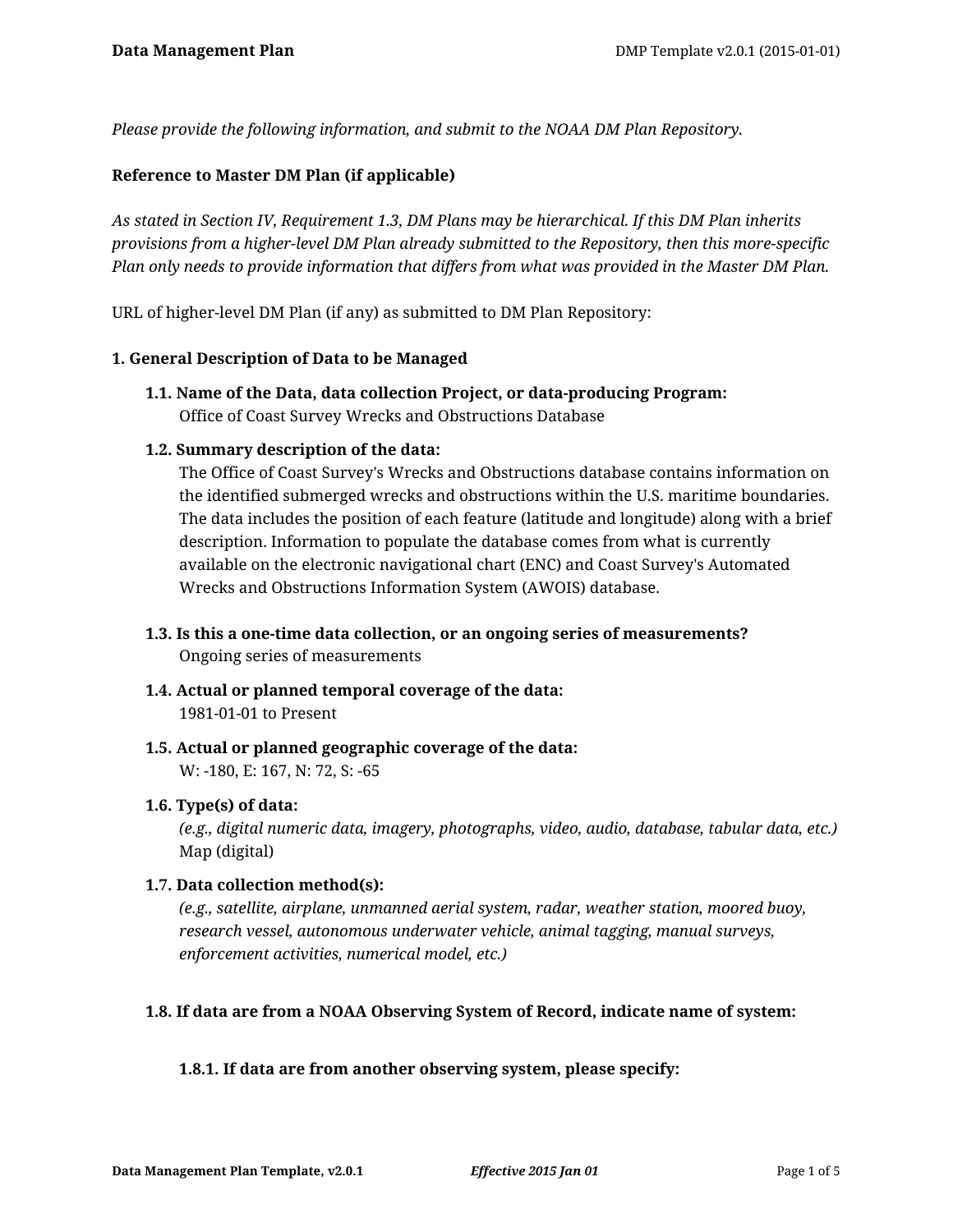#### **2. Point of Contact for this Data Management Plan (author or maintainer)**

**2.1. Name:**

Patrick Keown

- **2.2. Title:** Metadata Contact
- **2.3. Affiliation or facility:**
- **2.4. E-mail address:** patrick.keown@noaa.gov
- **2.5. Phone number:** 240-533-0031

# **3. Responsible Party for Data Management**

*Program Managers, or their designee, shall be responsible for assuring the proper management of the data produced by their Program. Please indicate the responsible party below.*

**3.1. Name:** Patrick Keown

**3.2. Title:** Data Steward

#### **4. Resources**

*Programs must identify resources within their own budget for managing the data they produce.*

# **4.1. Have resources for management of these data been identified?**

# **4.2. Approximate percentage of the budget for these data devoted to data management ( specify percentage or "unknown"):**

# **5. Data Lineage and Quality**

*NOAA has issued Information Quality Guidelines for ensuring and maximizing the quality, objectivity, utility, and integrity of information which it disseminates.*

# **5.1. Processing workflow of the data from collection or acquisition to making it publicly accessible**

*(describe or provide URL of description):*

Process Steps:

- The database records are not comprehensive. There are wrecks that do not appear on the nautical charts and wrecks on the nautical charts that do not appear in the historical records. Updates to database are limited, with priority given to wrecks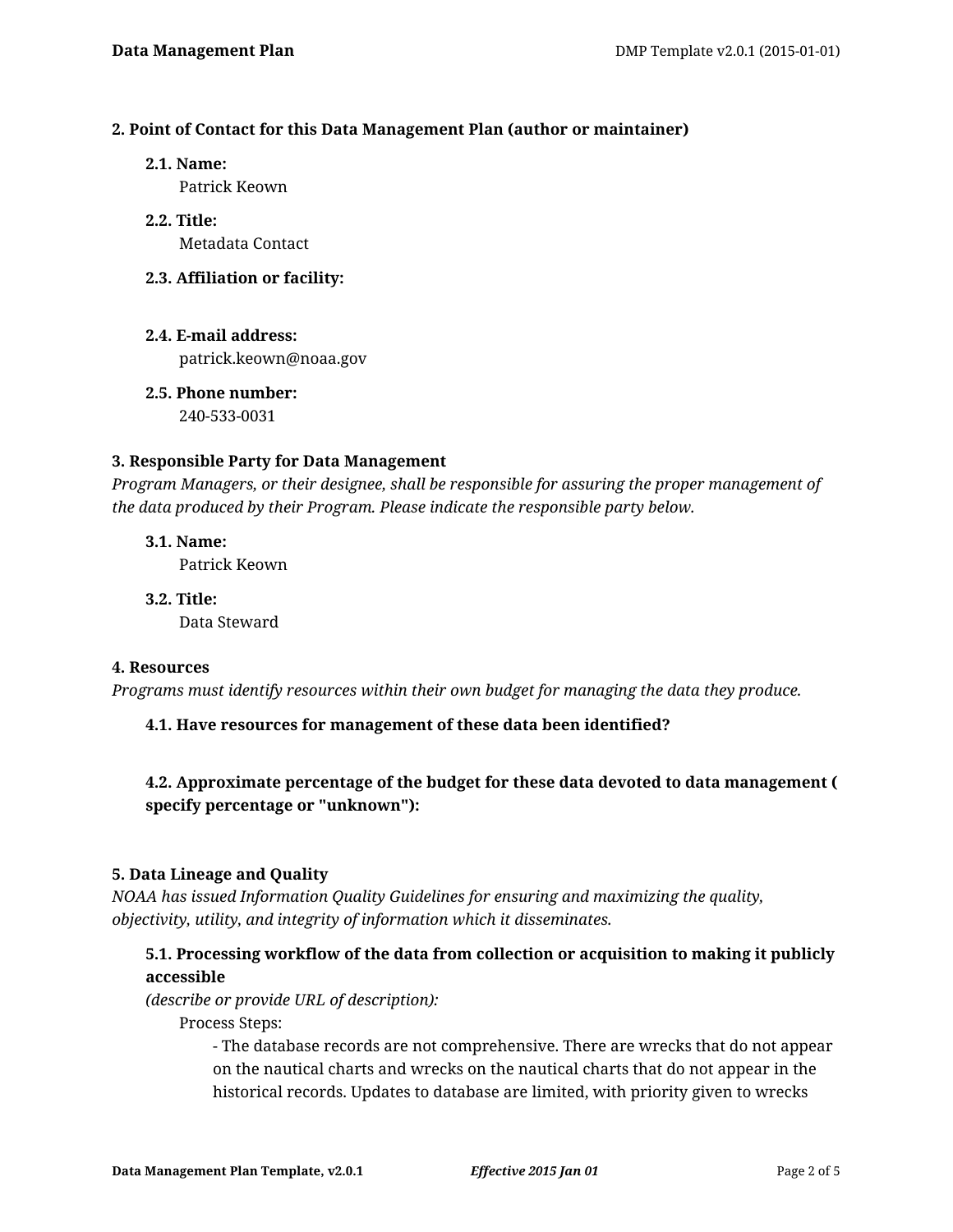that may be hazards to navigation. We have removed reported wrecks that have been salvaged or disproved by further investigation

**5.1.1. If data at different stages of the workflow, or products derived from these data, are subject to a separate data management plan, provide reference to other plan:**

**5.2. Quality control procedures employed (describe or provide URL of description):**

# **6. Data Documentation**

*The EDMC Data Documentation Procedural Directive requires that NOAA data be well documented, specifies the use of ISO 19115 and related standards for documentation of new data, and provides links to resources and tools for metadata creation and validation.*

# **6.1. Does metadata comply with EDMC Data Documentation directive?** No

# **6.1.1. If metadata are non-existent or non-compliant, please explain:**

Missing/invalid information:

- 1.7. Data collection method(s)
- 4.1. Have resources for management of these data been identified?

- 4.2. Approximate percentage of the budget for these data devoted to data management

- 5.2. Quality control procedures employed
- 7.1. Do these data comply with the Data Access directive?
- 7.1.1. If data are not available or has limitations, has a Waiver been filed?
- 7.1.2. If there are limitations to data access, describe how data are protected
- 7.3. Data access methods or services offered
- 7.4. Approximate delay between data collection and dissemination
- 8.1. Actual or planned long-term data archive location

- 8.3. Approximate delay between data collection and submission to an archive facility

- 8.4. How will the data be protected from accidental or malicious modification or deletion prior to receipt by the archive?

# **6.2. Name of organization or facility providing metadata hosting:**

NMFS Office of Science and Technology

# **6.2.1. If service is needed for metadata hosting, please indicate:**

**6.3. URL of metadata folder or data catalog, if known:**

https://www.fisheries.noaa.gov/inport/item/39988

# **6.4. Process for producing and maintaining metadata**

*(describe or provide URL of description):*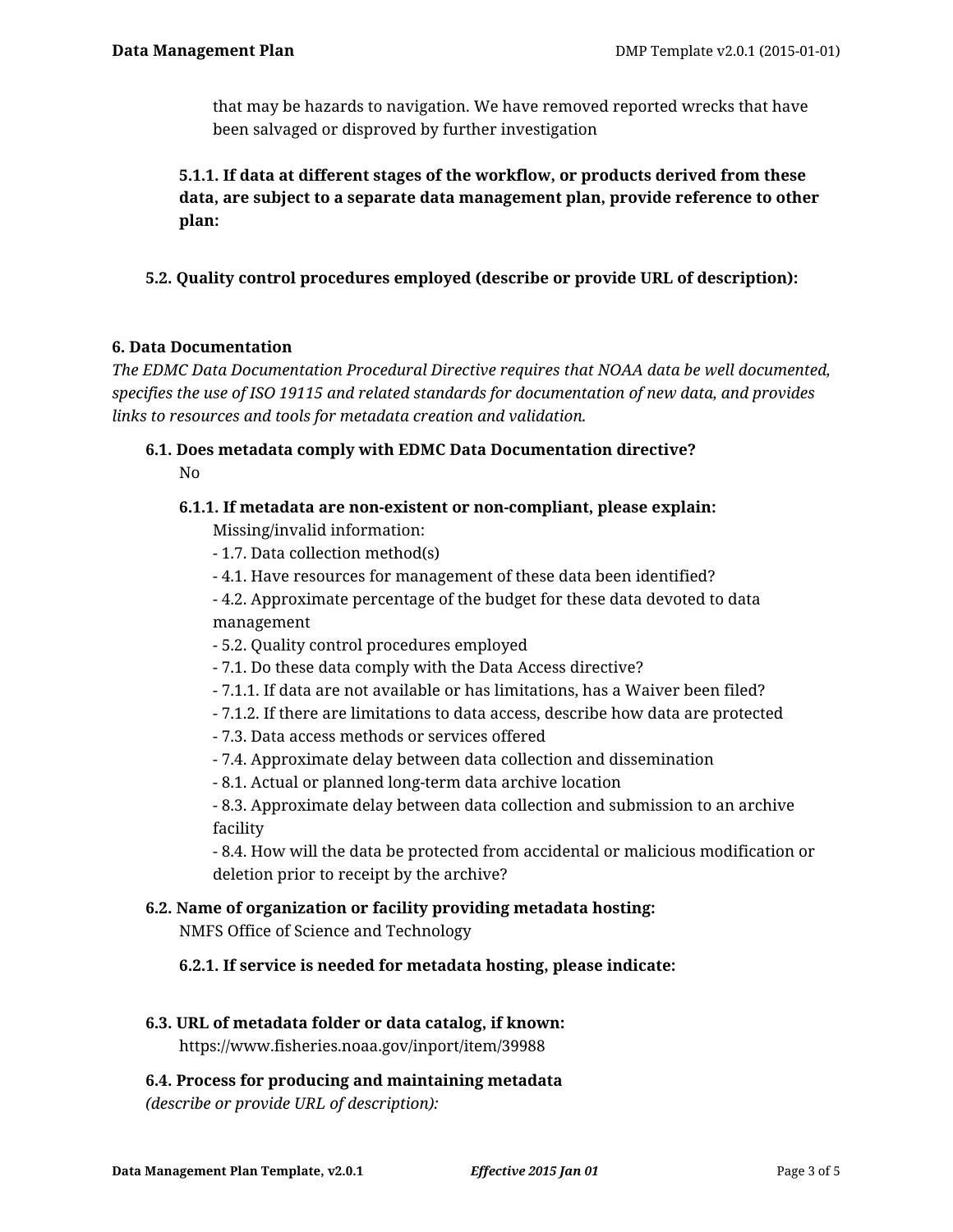Metadata produced and maintained in accordance with the NOAA Data Documentation Procedural Directive: https://nosc.noaa.gov/EDMC/DAARWG/docs/EDMC\_PD-Data\_Documentation\_v1.pdf

#### **7. Data Access**

*NAO 212-15 states that access to environmental data may only be restricted when distribution is explicitly limited by law, regulation, policy (such as those applicable to personally identifiable information or protected critical infrastructure information or proprietary trade information) or by security requirements. The EDMC Data Access Procedural Directive contains specific guidance, recommends the use of open-standard, interoperable, non-proprietary web services, provides information about resources and tools to enable data access, and includes a Waiver to be submitted to justify any approach other than full, unrestricted public access.*

# **7.1. Do these data comply with the Data Access directive?**

**7.1.1. If the data are not to be made available to the public at all, or with limitations, has a Waiver (Appendix A of Data Access directive) been filed?**

**7.1.2. If there are limitations to public data access, describe how data are protected from unauthorized access or disclosure:**

**7.2. Name of organization of facility providing data access:**

Office of Coast Survey (OCS)

# **7.2.1. If data hosting service is needed, please indicate:**

#### **7.2.2. URL of data access service, if known:**

http://nauticalcharts.noaa.gov/hsd/wrecks\_and\_obstructions.html http://wrecks.nauticalcharts.noaa.gov/arcgis/services/public\_wrecks/Wrecks\_And\_Obstructions/Map http://wrecks.nauticalcharts.noaa.gov/downloads/AWOIS\_Obstructions.kml http://wrecks.nauticalcharts.noaa.gov/downloads/AWOIS\_Obstructions.xls http://wrecks.nauticalcharts.noaa.gov/downloads/AWOIS\_Wrecks.kml http://wrecks.nauticalcharts.noaa.gov/downloads/AWOIS\_Wrecks.xls http://wrecks.nauticalcharts.noaa.gov/downloads/ENC\_Wrecks.kml http://wrecks.nauticalcharts.noaa.gov/downloads/ENC\_Wrecks.xls http://www.nauticalcharts.noaa.gov/hsd/awois/AWOIS\_Users\_Guide\_2013.pdf https://wrecks.nauticalcharts.noaa.gov/arcgis/rest/services/public\_wrecks/Wrecks\_And\_Obstructions

# **7.3. Data access methods or services offered:**

# **7.4. Approximate delay between data collection and dissemination:**

# **7.4.1. If delay is longer than latency of automated processing, indicate under what**